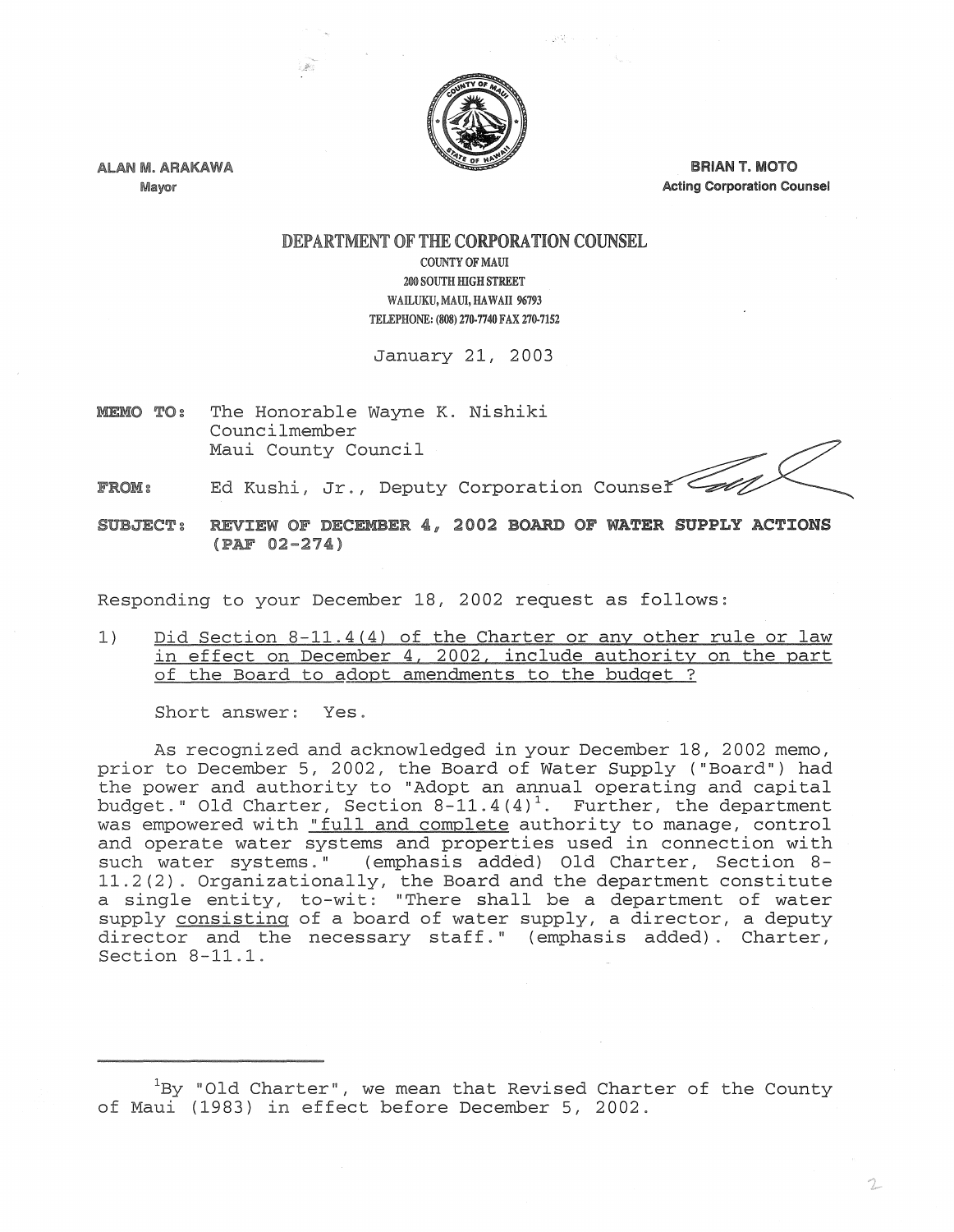The Honorable Wayne K. Nishiki January 21, 2003 Page 2

In addition to and in conjunction with the pre-December 5, 2002 power and authority vested in the Board, Chapter 54, Hawaii Revised Statutes ("HRS"), enabled county water supply boards with distinct and autonomous powers and functions. See attached copy of relevant HRS sections. Specifically, Chapter 54, HRS empowered the Board to:

"...manage, control, and operate the waterworks of the HRS." county and all property thereof,  $\dots$ , and shall collect, receive, expend, and account for all sums of monev derived from the operation thereof..." Section 54-15,

, extensions, increases, improvements to the waterworks, and ...." Section 54-19, HRS. "...locate and determine the character and type of all<br>construction and additions, extensions, increases,

"... may provide for the accumulation of a fund for the purpose of financing major replacements, or extensions and additions, ..." Section 54-21, HRS.

"... may make appropriations and allowances from the fund<br>for the following purposes:

- $(1)$  ....
- (2) For repairs, replacements, additions, and extensions;
- $(3)$  ....
- (4) ...." Section 54-24, HRS

In assembly of any charge party agency so vessed, mass so <u>dimensed</u>.<br>To this writer's knowledge and information, the Board's past practice and operating procedure of processing interim budget amendments , never been questioned. Prior to December amendments have, so aase, hever soon questremear tirer os secommer required Council approval by Charter, the power to adopt Although there is no charter provision, county ordinance, HRS statutory provision, or Board rule that specifically empowers or authorizes the Board to amend an annual budget which the same Board established and adopted, we opine that such power and authority, in the absence of any third party agency so vested, must be implied. the annual operating and capital budget of the department of water supply, and any fiscal year interim amendments thereto, was vested in the Board. Further, the proposal by the Council and adoption by the voters of the new charter amendment  $(i.e.,$  amendment  $9a)$ , which divested the Board of all final budgetary authority, supports the implication that the Board had the authority to amend its own budget. Lastly, to opine otherwise would create an unworkable and impractical situation wherein the department may be saddled and/or burdened with a defective budget for an entire fiscal year. We observe also that the word, "annual", as used in Old Charter Section  $8-11.4(4)$ , is an adjective, not an adverb, meaning that it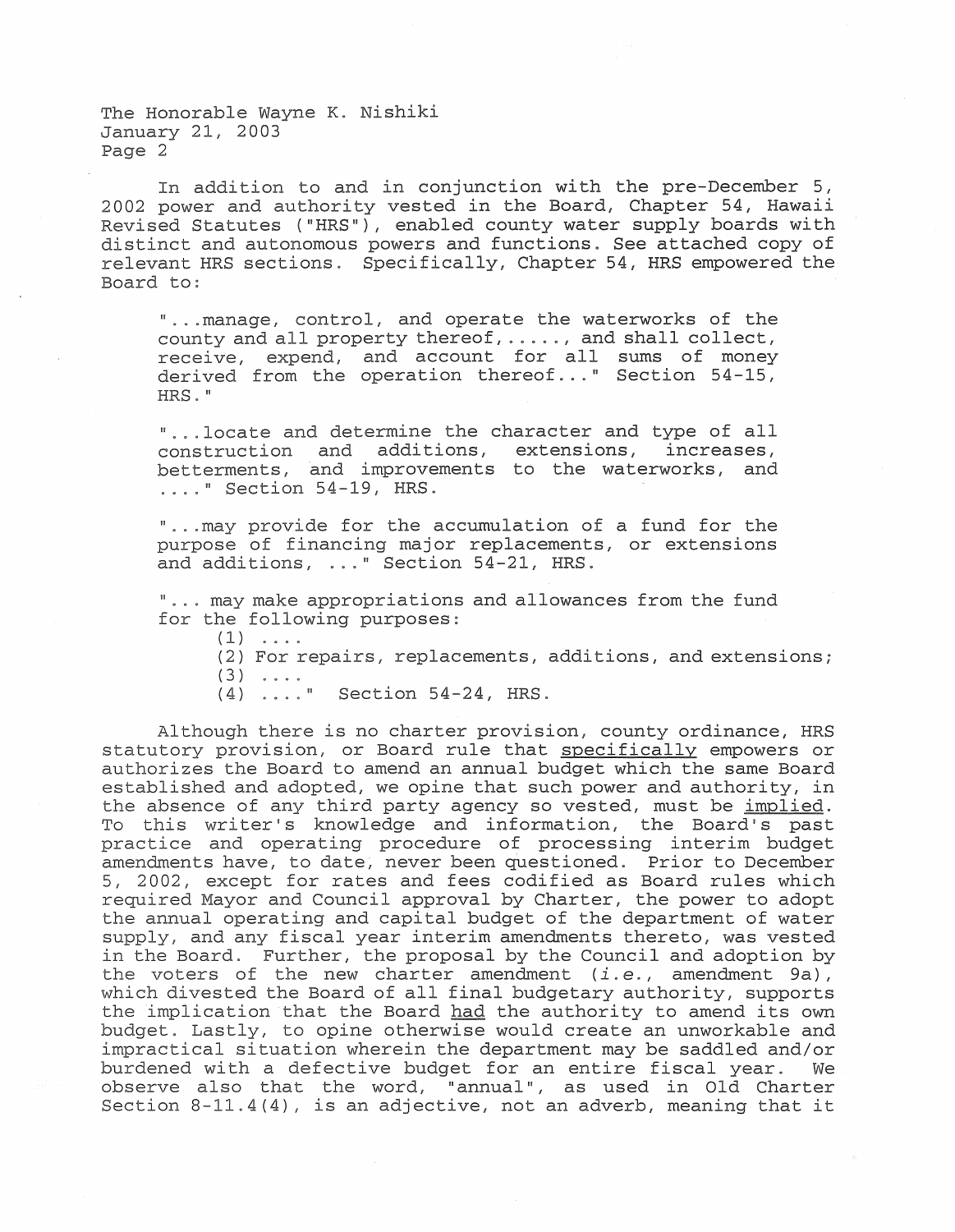The Honorable Wayne K. Nishiki January 21, 2003 Page 3

describes the budget as a budget for a fiscal year, but not necessarily limiting or prohibiting action on the department's budget at various times (as circumstances may require) throughout said fiscal year.

As requested, we have reviewed your reference to Section 9-9 of the Charter, and respond that said Charter provision speaks for itself, is applicable to past and current budget proceedings of the administration and the Council, and, because not directly relevant, should not be referenced in the instant discussion concerning the pre-December 5, 2002 power and authority of the Board.

## What is the status of the underlying acquisitions 2)  $a)$ referred to in items IV.B through D, i.e. .....?

Except for the matter addressed briefly below, our office does not have detailed information on all of the acquisitions referenced in your memorandum and, therefore, we cannot respond to the above question. We advise that you consult directly with the Director of Water Supply and the Mayor.

We are informed that, with regard to the possible acquisition of office space, Mayor Alan Arakawa recently signed and issued a oo Space, najer him: himakwa recentry Srgned and resect a<br>to Mr. Earl Stoner informing him, among other things, that administration seeks rescission and/or termination Mayor entered into by Mayor James Apana and Mr. of the resonance and other parties for office space.

Has the board already authorized acquisition of these  $b)$ properties by eminent domain, purchase, lease or otherwise in the name of the board of water supply under prior Section 8- $11.4(6)$  ?

No. At its December 4, 2002 meeting, the Board authorized negotiations on its behalf to acquire the subject properties, but to our understanding, did not specifically approve any acquisition itself, by purchase, lease, condemnation or otherwise.

## If not, may the Board amend the budget to allow for  $\subset$  ) "possible" acquisitions not otherwise approved ?

Now that Charter Amendment 9A has taken effect, matters relating to the department's budget are subject to oversight by the mayor and council. The board now serves in an advisory capacity.